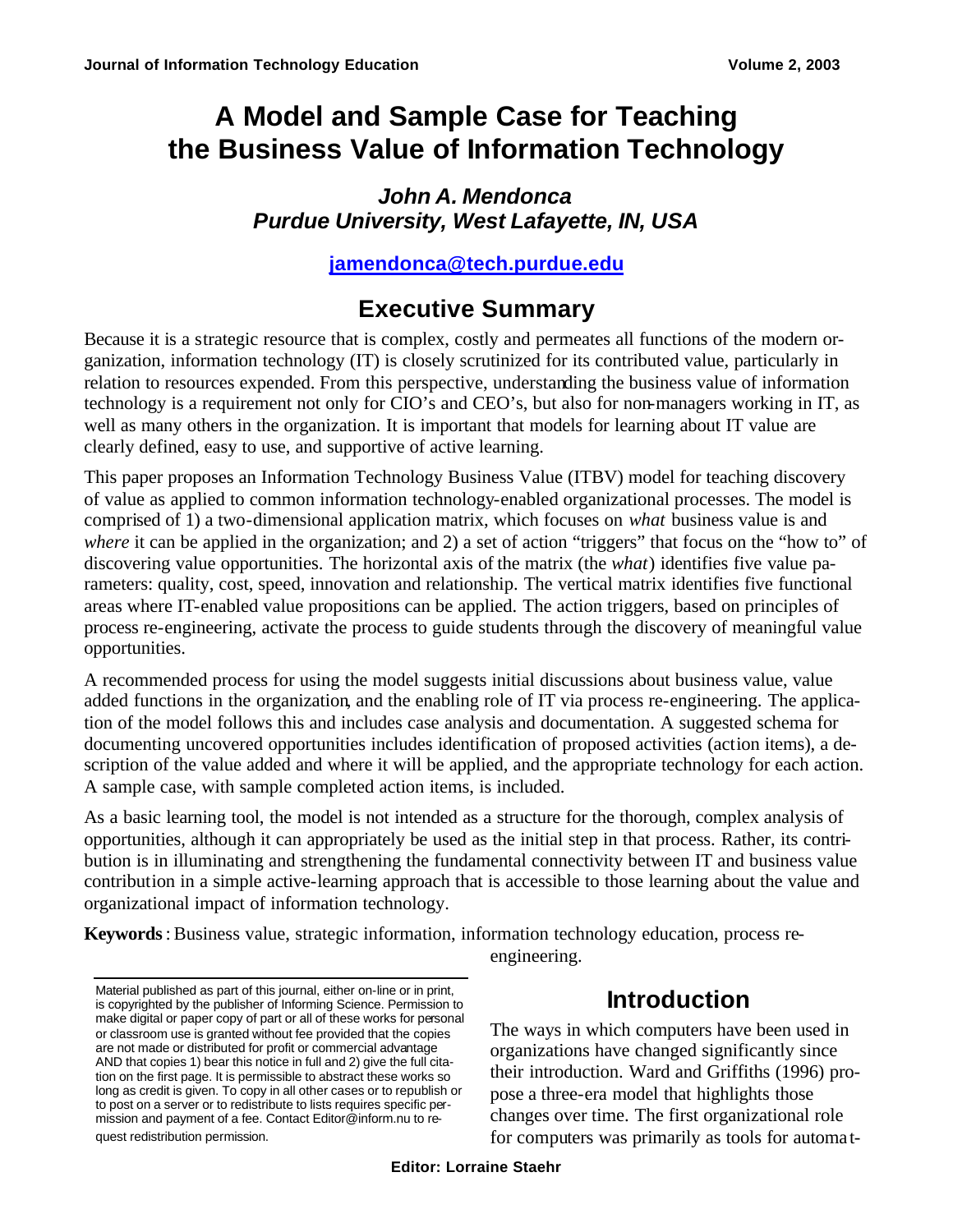ing labor-intensive processes, with the goals of accelerating those processes and reducing labor costs. In the second era, the emphasis was on the development of management information systems that provided information for operational business decision-making. Today, in the third era, organizations view information technology as a transformation enabler, perhaps the *chief* enabler, of competitive advantage through creation of new products, processes, product delivery methods, market opportunities, and even new organizational forms.

Three characteristics of IT in organizations necessitate an increased effort on teaching the business value of IT among IT managers, other IT workers, business managers and others in the organization. First, changes in the roles of IT over time have necessitated different approaches to the nature of IT management itself. Applegate, McFarlan and McKenney (1999) suggest a three-era approach that parallels the technological one described above. In the first era (1950s to early 1970s) IT operated as a near "regulated monopoly," with the manager of data processing as a kind of "czar" over organization-wide automation-oriented computing. In the second era (early 1970s to early 1980s, characterized by the growth of departmental and individualized computing), in addition to managing organizational systems the IT manager acquired the additional challenge of supporting departmental initiatives and projects. The third era of IT management deals with the realities of ubiquitous computing, netcentric business, and integrated systems and technologies at the enterprise level. Apart from managing technical complexity, managers must manage IT as a strategic resource and a critical asset that must be developed and protected. In this environment, the business value of IT is on center stage in the organization.

A second characteristic of IT organizations that supports increased attention to understanding the value of IT is the continuing problem with IT/business alignment. The full capabilities of IT can only be achieved when IT is applied in harmony with business goals, strategies, and needs. Yet CEOs and CIOs continue to identify alignment as one of the major challenges facing organizations (Luftman and Brier, 1999). An important component in successfully managing alignment is identifying the opportunities where IT can successfully enable transformation toward organizational objectives.

The third characteristic requiring increased effort on teaching the business value of IT is the rapid pace of change in the IT environment itself. F. Warren McFarlan, of Harvard Business School, suggests that the rate of technology change is progressing at 35 to 50% per year, and it will continue as such through 2025 (McFarlan, 2002). In such an environment, planning is increasingly critical. Yet planning and implementation cycles grow shorter. Because of the need for rapid response to changes that engender opportunity, and because of limited resources, it is important that managers outside the IT area and nonmanagers within IT as well understand how and where IT value is created and where resources might be successfully or poorly expended.

Currently, teaching the business value of IT is often restricted to courses and texts on the management of information systems and technology from the perspective of strategic information systems (SIS) theory and practice. This approach is focused at the higher leadership levels of the organization. However, the characteristics described above support a broader teaching objective. Because of its strategic role in the organization, the challenges described above, and the fact that the impact of IT is felt across all functions of the organization, *all* IT workers, managers and non-managers alike, need to adopt a more entrepreneurial perspective toward IT activities. In addition, workers outside IT, particularly business managers, need to develop a stronger understanding of IT as transformation agent and value contributor. Thus, simple but effective models for teaching the value of IT can play an important role in the success of the organization.

This paper proposes such a model. The objective of the IT Business Value (ITBV) model is to teach the business value of IT at a basic level, through an active discovery process. Its primary application is its use in introductory IT and basic IT management courses to establish understanding of the connectivity of IT to the organization. It may also be used as a beginning point in more advanced courses for initiat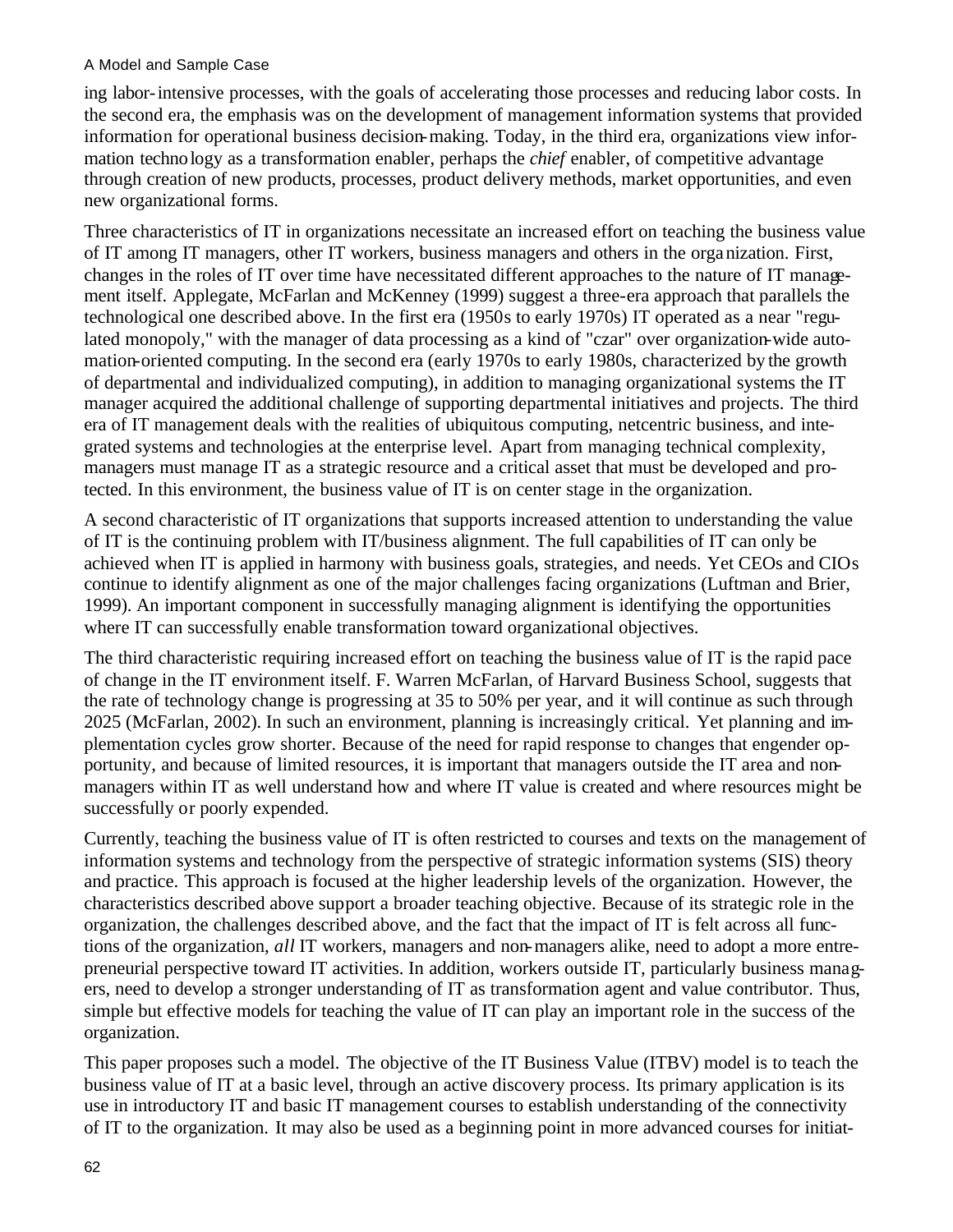ing the complex evaluative process of pursing opportunities and adopting new technologies and information systems. However, it by no means is meant to be exhaustive. The model is intended to be an idea generator and concept builder, not a management tool as such. Toward this end, the emphasis in using the model should *not* be focused on the product (the opportunities identified) as much as on the process of discovery that generates an understanding of value contribution.

The ITVB model consists of two primary components. First, an ITBV matrix defines business value and identifies areas within the organization where it can be applied. This matrix is composed of value parameters (columns that designate the "what" of business value) and function parameters (rows that designate the "where" of business value). The second component is a set of action "triggers" for activating the matrix and guiding the discovery of IT enabling opportunities for business value contribution.

## **Theoretical Background**

The ITBV model is an integration of four theoretical frameworks: two widely used and analyzed methodologies for identifying information systems for competitive advantage (Porter's Competitive Forces model and Wiseman's Strategic Thrusts model); a framework for considering the basic functions performed by organizations (Porter's Value Chain model); and the Business Process Re-engineering concepts developed by Hammer, Champy and others.

The functional models for discovery of business value through IT are anchored in SIS theory and practice. An SIS is one that supports an organization's competitive strategy—that is, its efforts to develop and gain advantage over its competitors (Ward & Griffiths, 1996). Michael Porter's Competitive Forces model (Porter, 1980) defines strategic value in terms of five forces that organizations encounter and that affect competition in an industry: the threat of new entrants; the bargaining power of suppliers; the bargaining power of buyers; the threat of substitute products or services; and the general rivalry among existing competitors. Porter and Millar (1985) subsequently focused the concepts specifically on the value delivered by information, and by extension, information technology. Their work introduced IT as an enabler of more than operational significance. The business value of IT, by this approach, is deve loped via the application of IT against these forces and in favor of the organization. Porter's model, and SIS theory in general, are primarily externally focused. That is, the scope of IT business value is projected outward into an industry or larger business environment to define and identify competitive advantage.

The Value Chain model (Porter, 1980) brings an internal, functional, perspective to considerations about IT strategy. Porter's classic model describes the fundamental interdependent activities that add value to a product or service as the organization brings the product or service to the customer. IT can profoundly impact the effectiveness and efficiency of these value-adding processes by altering the activities themselves or the relationships between activities.

Charles Wiseman's Strategic Thrusts model (Wiseman, 1988) adds an "action" component to the examination of the business value of IT, focusing on processes that directly contribute value across organizational functions. It recognizes that individuals and groups within an organization often have opportunities to contribute competitive value to a business, both major and minor. Business value can be gained through operational changes, for example in improvements that reduce costs significantly or improve product quality to the extent that it changes the behavior of customers or suppliers and has an impact on the competitive environment. The "thrusts" are the following: differentiation, cost, innovation, growth, and alliance.

Both the Porter and Wiseman approaches to planning methodologies are well known, have been widely discussed and have been found to be effective (Bergeron, 1991, and others). In a study comparing the effectiveness of the two methodologies, Bergeron concluded that in results the "methodologies did not differ significantly," although the Value Chain approach was found to generate more opportunities for innovation, but fewer opportunities for growth.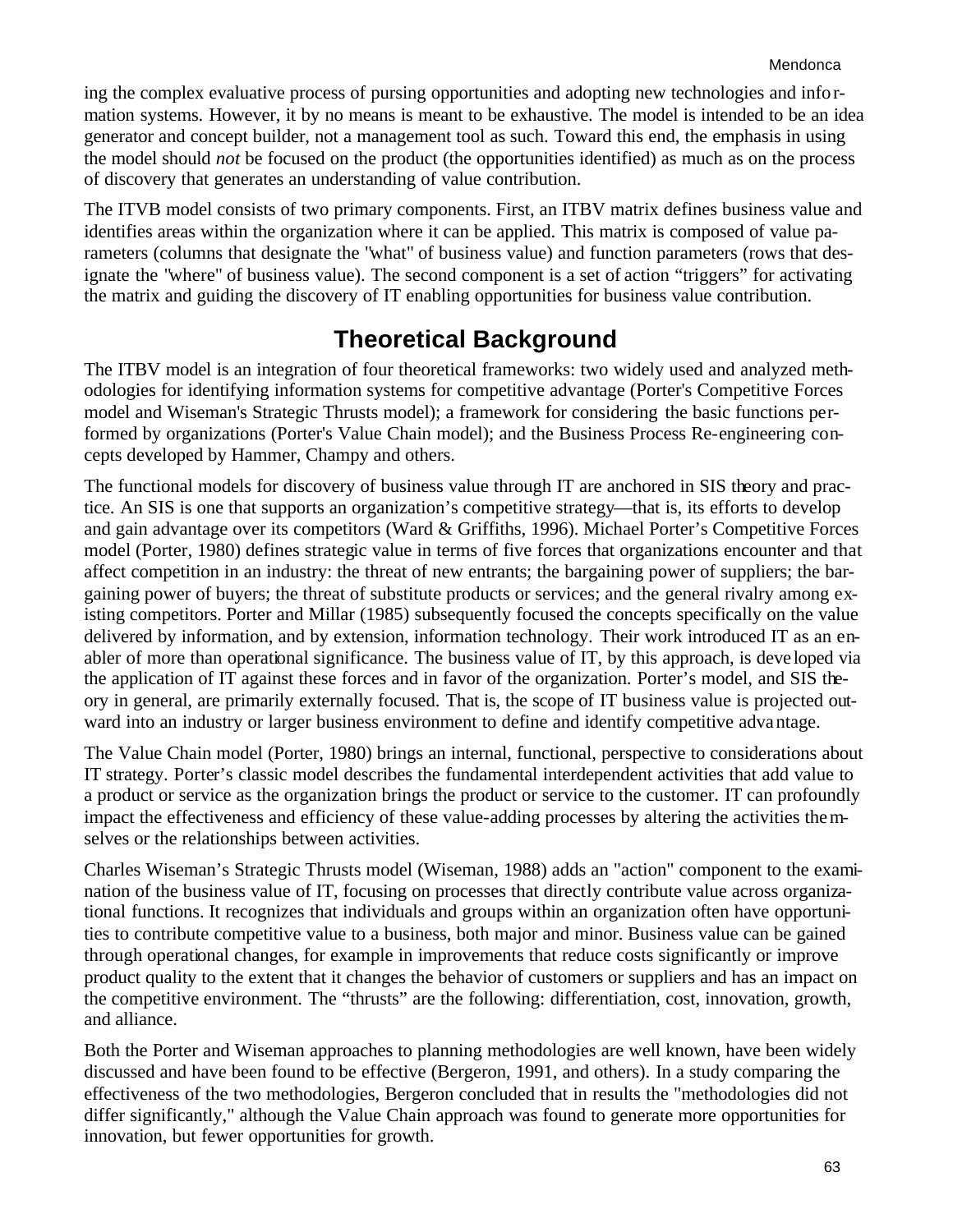The fourth major theoretical basis of the ITBV model is the concept of Business Process Reengineering (BPR), a management paradigm popularized by Hammer and Champy (1993). It was a shining star of the business environment in the early '90s, but had faded somewhat by the end of that decade. Garland (2001) makes a case for the survival of the basic concepts as it applies to IT, especially as a critical element in development of enterprise wide strategic systems such as Enterprise Resource Planning, Supply Chain Management and Customer Relationship Management systems. The term "process redesign" used here is meant to include the elimination of unnecessary processes, incremental change to processes (most often associated with Total Quality Management concepts), as well as fundamental radical change implied by the term "reengineering."

Regardless of the current business status of BPR, process redesign through IT remains the basis for achieving IT-enabled business value. That is, cumulative increases in benefits to the organization can be achieved through using IT to improve the core processes that add value. It is used in the model as a paradigm for suggesting actions that create ("trigger") value.

## **The Matrix: Defining Value**

The matrix portion of the ITBV model (see Figure 1) focuses on defining business value and on identifying functional domains within the organization where IT can be activated to contribute value. The horizontal axis of the matrix represents the "what" (what is the value that can be contributed?) and the vertical axis represents the "where" (where can it be applied?).

### *The Matrix: What is Business Value?*

Generally "business value" can be viewed as a cumulative increase in one or more of the following: direct benefits, such as increased revenue or reduced costs; indirect benefits, such as customer relationships; flexibility increases, such as increased agility in response to market changes; and risk reduction (Gliedman, 2000). Using this definition, and incorporating and expanding on the theoretical frameworks introduced above, the matrix proposes a set of five columns that represent basic organizational value parameters.

|                              | Quality | Cost | Speed | Innovation | Relationship |
|------------------------------|---------|------|-------|------------|--------------|
| Inbound Logis-<br>tics       |         |      |       |            |              |
| Operations                   |         |      |       |            |              |
| Outbound Lo-<br>gistics      |         |      |       |            |              |
| Marketing/Sales              |         |      |       |            |              |
| <b>Customer Ser-</b><br>vice |         |      |       |            |              |
| ጥ                            |         |      |       |            |              |

WHAT is the Business Value added?

WHERE is the Value Added?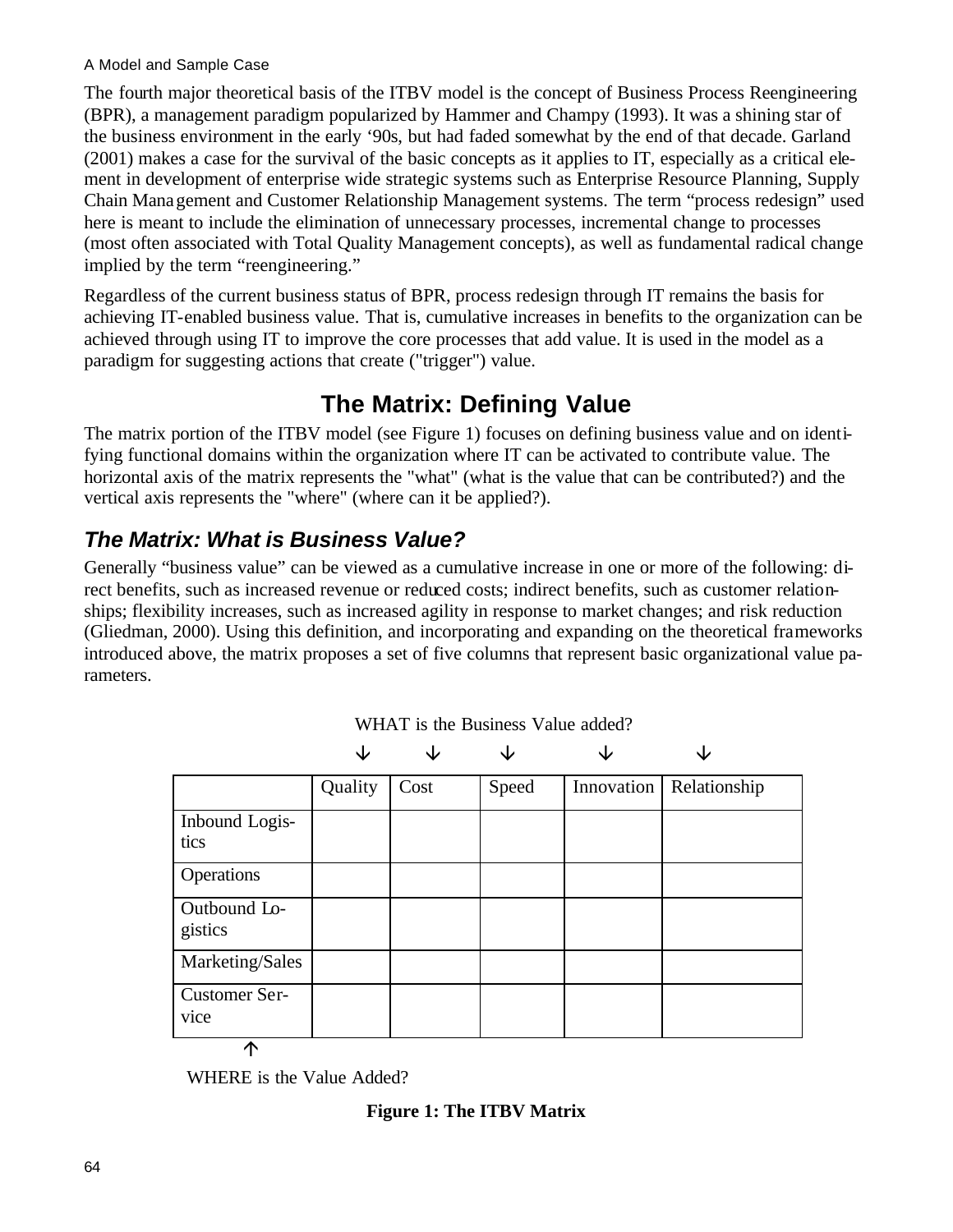The selected parameters are a synthesis of concepts noted above and are intended to be representative, rather than exhaustive, of the possibilities for IT valuation. The parameters selected tend toward a simplification of the issues, but they are easy to explain and understand and can readily contribute to a comprehension of IT as contributor of business value. These interrelated and codependent parameters together address the question: What is Business Value? The matrix value parameters are: Quality, Cost, Speed, Innovation, and Relationship.

**Increased quality** refers to both quality of process and quality of product and contributes value both directly and indirectly. For example, value is gained when improvements in processes reduce errors and lower costs associated with error correction during production or fabrication. The reduction of errors in end products adds indirect value by increasing customer satisfaction.

**Cost reduction** results in direct benefits to the organization through increased profitability. Economic conditions in the past year have brought increased attention to cost control within the organization. IT projects, because of their cost and expected return on investment, are being particularly scrutinized (Wexler, 2001).

**Speed** refers to the value gained via rapid response to changing market conditions or by supplying a more timely flow in product supply. Rapid response contributes value through first-to-market advantages for new products. It can also contribute value through rapid response to changing needs, such as changing product features or, even, the timely elimination of products that no longer command a sufficient market. Speed and flexibility in response to supply and demand can add value through a just-intime production approach that reduces inventory costs.

**Innovation** in products and product features rewards businesses through differentiation and with significant first-to-market competitive advantages. IT enables new products (such as PDAs), new IT-enhanced product features (using microchips) and new ways to deliver products (such as the downloading of software).

**Relationship** benefits add business value that is, in the short term, usually indirect and intangible. Customer relationships and supplier relationships, however, are valuable assets to an organization and lead to long-term direct benefits such as increased market share and cost reduction. Alliances, attained through agreements and joint ventures, add value via enabling the sharing of expertise and development risk, for example with new technologies, and in complementary marketing. In the E-business arena, relationship benefits may even be gained through alliance with competitors, such as in the development of mutually beneficial E-marketplaces.

### *The Matrix: Where Do We Create Business Value?*

The Value Chain model is the basis for the identification of the function parameters in the ITBV matrix that form the vertical axis. As noted previously, the functions address the question: Where Do We Create Business Value? The five functions are: Inbound Logistics; Operations; Outbound Logistics; Marketing and Sales; and Customer Service.

**Inbound Logistics** encompasses the procurement and capture of input resources required for manufacturing, assembling, and/or creating the output product. This concept includes much more than raw materials for manufacturing environments. In most organizations, data is a major input resource and data collection is an IT intensive activity. In information organizations, IT can enable procurement efficiencies such as in just-in-time approaches to manufacturing, electronic data interchange, E-procurement, and Supply Chain Management. It can also contribute cost reduction value through enabling an organization's participation in competitive E-marketplaces.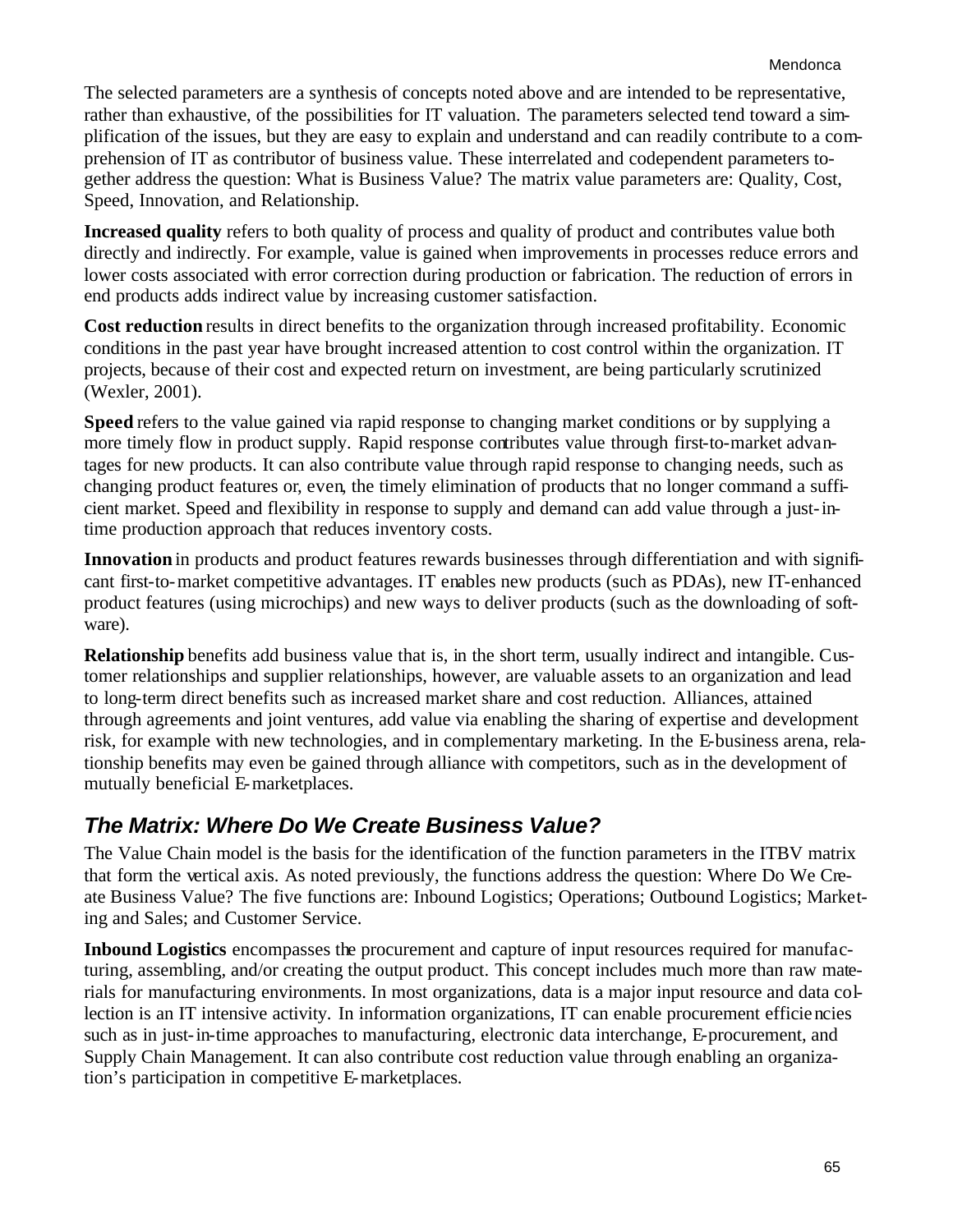**Operations** focuses on organizational processes. IT enabled process reengineering has the potential to have a major impact on several of the value parameters. Redesign of processes can significantly improve quality, it can reduce costs, and it can speed up processes. All contribute directly in increased value.

**Outbound Logistics** refers to the way products and services are delivered to customers. IT enabled revolutionary changes in outbound logistics have included online flight and hotel reservation systems, automatic teller machines, and a host of E-commerce services. IT has been the essential component in separating content from medium in information rich products (for example, as with digital photography) and delivering those products through the Internet.

**Marketing and Sales** functional areas focus on how companies promote and sell their products and services. IT has contributed business value through cost reduction in marketing and sales via information distributed on the Internet. The Internet has also increased the speed at which customers can learn about products and gather information. Through real-time inventory control systems, companies can keep current about how their products are selling. IT has also enabled mass customization of products.

**Customer Service** as a function parameter focuses primarily on building the customer relationship through after-sales services. IT enabled customer relationship management systems add value through increased knowledge of a particular customer's purchases, behaviors, and contacts with the company. IT enabled online customer service adds the value of speed via providing companies and customers with more expedient ways to communicate in addition to giving customers access to "24/7" service. Disintermediation, the practice of allowing the customer to access information directly, has contributed to improved customer service quality as well.

## **Uncovering Value Opportunities**

The second major component of the ITVB is a set of action triggers that guide users through the process of activating the model and is based on the principles of BPR. The matrix provides the "what" and "where" of IT value. Action triggers suggest "how" processes can be altered (re-engineered) to gain value. A list of ways to change processes to achieve value includes elimination of processes, reduction in the number of non value-added processes, simplification, integration of activities, and automation. A list of these triggers, with additional detail, is presented in Table 1. The application of the model, then, moves from the "what" of business value, to "where" it can be applied, to "how" it can be uncovered.

### **The Process**

A general preliminary discussion about enabling information technologies will be productive and should precede the model application. The level of discussion detail will vary based on audience knowledge, experience, and need. Although it is designed for focusing on a particular case, the model could be used for considering IT more generally—for example, considering contributory value of a particular technology or a group of technologies. Both hardware and software technologies may be appropriate for consideration. All information technologies considered will deliver some benefit to the user, and simpler or older technologies should not be overlooked. A short list of sample technologies that could be evaluated within the model would include, for example, the Internet, intranets and extranets; shared data, such as in enterprise databases; and wireless access. The model could also be used to evaluate a new system in regards to expected impact and value contribution—for example a Customer Relationship Management system. For such a system, assessing what value will be contributed, where in the organization value will be contributed, and how it will be achieved, can increase the understanding of the expected impact.

When focusing on a particular case, a critical element in the use of the model is to identify processes that add value and then match them to a particular enabling technology. Suggested steps in the application of the model are the following: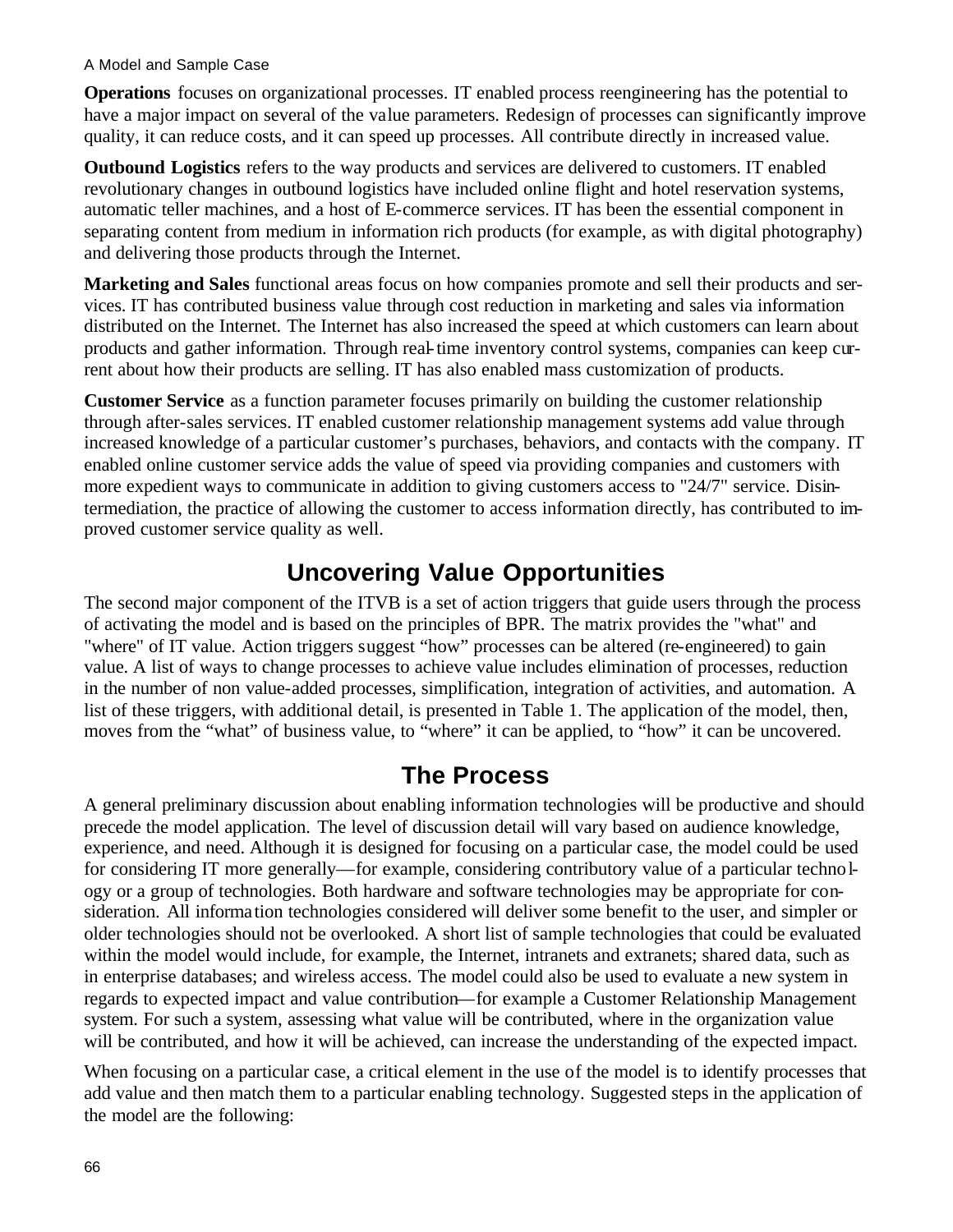- 1) Define business value. How do the value parameters (quality, cost, speed, innovation, and relationship) contribute direct and indirect benefits to the organization?
- 2) Identify the major value-added functions of the organization. What are these functions and how do they add value to products and processes?
- 3) Discuss process redesign, specifically the activities in the Table 1: Action Triggers.
- 4) Co-relate the triggers with the matrix value parameters. Two examples: 1) How does simplification of forms contribute to quality or speed? 2) How does the integration of suppliers improve speed or quality?
- 5) Identify and discuss various information technologies and what their enabling roles might be in the organization. (Several technologies were identified in the Process section. The number and kinds of technologies will appropriately vary depending on the audience and objectives of the course.).
- 6) Read the case.
- 7) Using the Action Triggers list as a guide, identify redesign activities applicable to the case (and assign an identification number).
- 8) Match the redesign activity with an enabling technology. What information technology software or hardware will enable accomplishing the activity?
- 9) Using the number assigned to an activity, post the activity to the ITVB matrix in all cells where it is applicable.

| <b>ACTION:</b>                             | TARGET:                                 |
|--------------------------------------------|-----------------------------------------|
| Eliminate non-value added processes        | Wait time (perform parallel processing) |
|                                            | Transporting documents/data             |
|                                            | Inventory                               |
|                                            | Duplication                             |
|                                            | Inspection                              |
|                                            | Reformatting                            |
| <b>Minimize</b> non value-added processes: | Handling                                |
| (reduce number of activities)              | Checks                                  |
|                                            | Controls                                |
|                                            | Verifications                           |
| <b>Simplify</b>                            | Forms                                   |
|                                            | Procedures                              |
|                                            | Communications                          |
|                                            | Technology                              |
|                                            | Work flows                              |
|                                            | Customer contact                        |
| <b>Integrate</b>                           | Jobs                                    |
|                                            | Teams                                   |
|                                            | <b>Customers</b>                        |
|                                            | Suppliers                               |
| <b>Automate</b>                            | Difficult tasks                         |
|                                            | Data capture and transfer               |
|                                            | Error checking                          |

|  |  |  | <b>Table 1: Action Triggers</b> |
|--|--|--|---------------------------------|
|--|--|--|---------------------------------|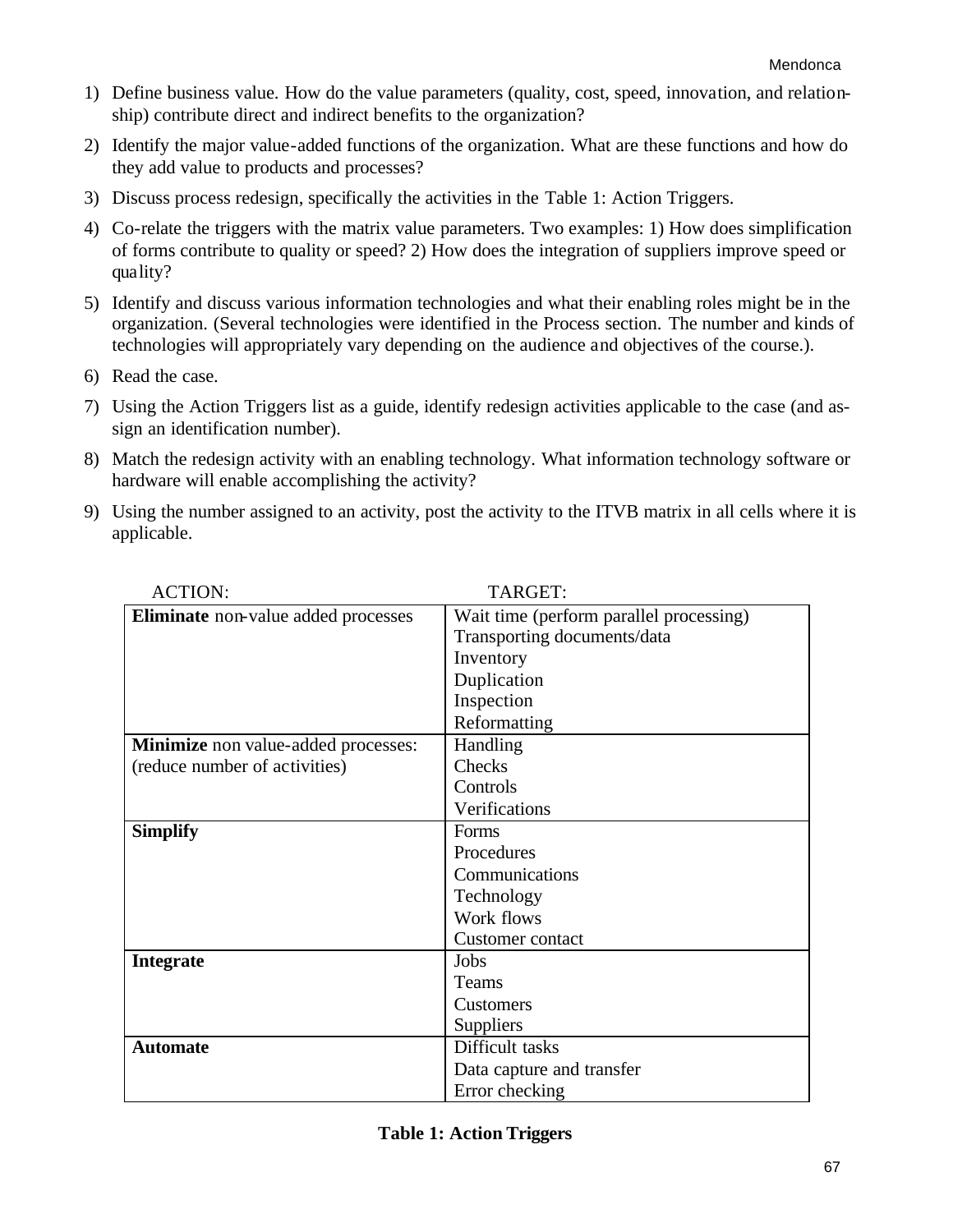10) Document the activity.

There will be two products from this multi-step process. First, there will be a numbered list of identified activities that can deliver business value. For documentation, it is suggested that each identified activity include a description of the process change, what benefits (opportunities for increased value) are expected, what value-added functions will be affected, and the proposed enabling technology or technologies (see the Sample Action Items below for a possible schema). Second, there will be a graphic representation (the updated matrix) showing what value is expected and where, by identification number, it will be manifested.

## **A Sample Case**

The Midwest Homebuilders case (see Appendix) is a sample composite case that is rich in opportunities for applying IT to increase direct and indirect benefits throughout the organization. Applying the model to the case will result in a set of Action Items and an updated matrix (as shown in Figure 2). The following set of three typical Action Items (documented here and posted in Figure 2) help to illustrate the process.

### *Sample Action Item #1:*

**Redesign Activity**: Eliminate the wait time between product information updates by building an online customer catalog.

Value Added: Customers and representatives can see samples of products and more current product information. This would improve the quality of marketing/sales by making product information updates easier and more timely and delivering that information to the customer more quickly. It would eliminate the costs associated with printing and manually distributing information updates. It would improve the operations function by reducing errors caused by outdated product information.

**Enabling Technology**: the Internet

### *Sample Action Item #2:*

**Redesign Activity**: Automate data capture and transfer through online order entry by sales representatives.

**Value Added**: Online editing of order data will improve the quality and collection speed of that data (inbound logistics) and make it more quickly available for operations decisions, such as financing and planning.

**Enabling Technology**: A virtual private network (VPN) over the Internet and a shared enterprise wide database.

### *Sample Action Item #3:*

**Redesign Activity**: Minimize paper handling and transport by building an order fulfillment tracking system.

**Value Added**: This will assist operations in controlling costs through workload planning. It will enhance the quality of customer service by giving customer representatives accurate current information about the status of an order. It will help reduce delivery (outbound logistics) costs through planning.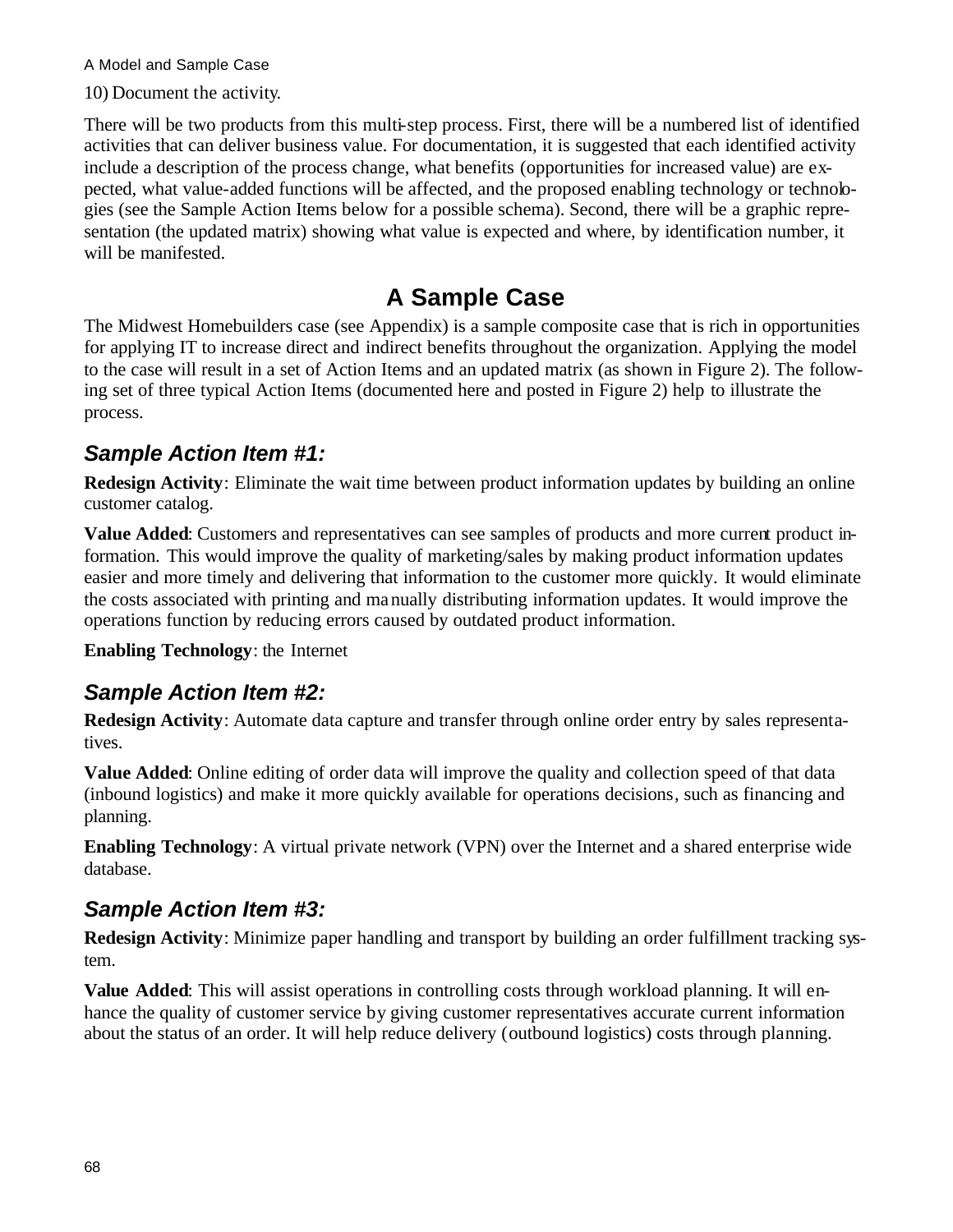**Enabling Technology**: Shared enterprise wide database.

|                         | Quality        | Cost | Speed          | Innovation | Relationship |
|-------------------------|----------------|------|----------------|------------|--------------|
| Inbound Logis-<br>tics  | $\overline{2}$ |      | $\overline{2}$ |            |              |
| Operations              |                | 3    | $\overline{2}$ |            |              |
| Outbound Lo-<br>gistics |                | 3    |                |            |              |
| Marketing/Sales         | $\mathbf{1}$   |      |                |            |              |
| Customer Ser-<br>vice   | 3              |      |                |            | 1,3          |

| <b>Figure 2: The ITBV Matrix Applied</b> |  |  |  |  |
|------------------------------------------|--|--|--|--|
|------------------------------------------|--|--|--|--|

### **Conclusion**

As an idea generator, the scope of the model is limited. It is only the beginning step in a complex set of processes for evaluating and choosing which possible opportunities to pursue. Among the major cha llenges for IT managers is the difficulty of identifying evaluation metrics for proposed projects. Traditional methods of financial measurement are inadequate, for example, in assessing the expected impact of improved quality and long-term relationship building. It is difficult enough to assess comparative value for similar activities, let alone evaluating projects across the spectrum of IT business opportunities. An introduction and explanation of a schema for analyzing relative quantitative value including, for example, risk assessment, is certainly beyond the scope of this model. This premise should be acknowledged and further discussion on this engaged as appropriate to the audience and their learning objectives.

The effectiveness of the model should be measured not so much in the *number* of "good" strategic opportunities uncovered (that is the objective of the Porter and Wiseman models), but rather how much the process contributes to an understanding of IT as a resource capable of contributing significant value through organization transformation. The model has been developed over time and has been used in several lower division undergraduate general introductory IT courses and upper division IT management courses as well. Although response has been consistently positive, no formal quantitative evaluation has been conducted to date.

Because of the critical role of IT, and the characteristics of the contemporary IT environment, IT workers who are not managers, and even workers outside of the IT area, must better understand how IT can serve as a transformation enabler and value contributor to the organization. The IT Business Value model integrates established strategic IT theories with a process approach. It engages the user through active discovery within a structured and easily understood framework that clarifies *what* added value means and *where* in the organization it can be applied. The model uses process re-engineering concepts as action triggers that motivate the user to think about *how* processes can be established and modified to provide benefits. It provides a framework for documenting the impact of identified opportunities and identifying the required enabling technologies. In addition to the discovery of opportunities, the model can be used as a general framework for assessing the value of a system, a set of technologies, or as a first step in the complex process of assessing and prioritizing among identified opportunities.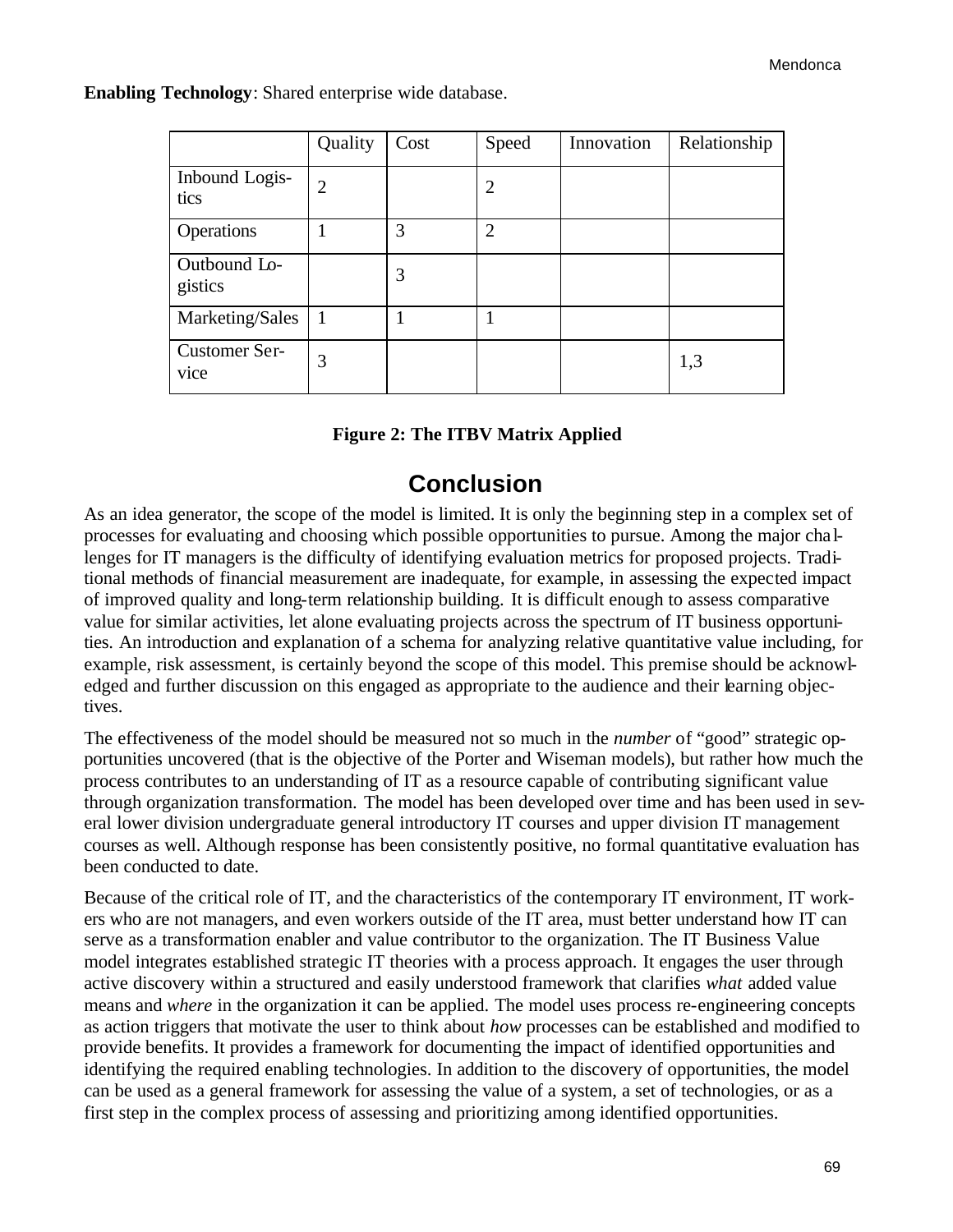## **References**

- Applegate, L., McFarlan, F.W. & McKenney, J.L. (1999). *Corporate information systems management*. Boston: Irwin McGraw-Hill.
- Bergeron, F. (1991). Identification of strategic information systems opportunities: Applying and comparing two methodologies. *MIS Quarterly 15, Issue 1*, 89-103.
- Garland, R. (2001). CPR on BPR: Long live business process reengineering. Retrieved May 20, 2002, from http://www.technologyevaluation.com
- Gliedman, C. (2000). Measure business value created by it spending to fight perceptions of little benefit . Giga Information Group. Retrieved May 20, 2002, from http://www.microsoft.com/business/value/gigabizvalue.asp
- Hammer, M. & Champy, J. (1993). *Reengineering the corporation; a manifesto for business revolution.* New York: Harper-Collins Publishers.
- Luftman, J. & Brier, T. (1999). Achieving and sustaining business/IT alignment. *California Management Review, 49,* 109- 123.
- McFarlan, F.W. (2002, March). Technology: turning organizations inside out. *Association Management, 54, Issue 3*, 46-51.
- Porter, M. (1980). *Competitive strategy*. New York: Free Press.
- Porter, M. & Millar, V.E. (1985, July/August). How information gives you competitive advantage. *Harvard Business Review.*
- Ward, J. & Griffiths, P.M. (1996). *Strategic planning for information systems.* New York: John Wiley and Sons.
- Wexler, J. (2001, April 9). Exploiting the downturn. *Computerworld*, 28-29.
- Wiseman, C. (1988). *Strategic information systems*. New York: Richard Irwin.

## **Biography**



**John Mendonca** is an Assistant Professor in Computer Technology, Purdue University, where he teaches graduate and undergraduate courses in IT management and database design and implementation. His research interests include the organizational impact of IT, IT strategic value, technology transfer management and software engineering. His professional experience has included consulting and management work in both hardware and software for Electronic Data Systems and Wells Fargo Bank, among others.

## **Appendix**

### **Case: Midwest Homebuilders, Inc.**

Midwest Homebuilders, Inc., headquartered in Elkhart, Indiana, builds and sells manufactured homes. In addition to its headquarters site, it has five manufacturing/assembly/distribution plants. It sells homes through 40 independent dealer/distributors throughout the U.S. The dealers, who normally also sell for other competing manufacturers, serve as "agents" for Midwest, doing "front office" sales and some minor post sales customer service. Although Midwest has inventories of standard components (some purchased and some manufactured), each home is custom assembled--usually composed of standard and made-to-order components. The company is the largest privately owned company of its type in the U.S. and has the second largest market share. It has approximately 2500 employees.

Marketing/Sales: The Marketing Department mails catalogs with pictures of basic homes and available custom features to dealers annually. The catalog includes base prices. Product change information and a Price Adjustment Sheet (PAS) are mailed to each dealer approximately every 12 weeks. Dealers use the base price list and the PAS to determine a preliminary price for delivering the completed home to the customer site. The actual price for the ordered home is determined by Midwest after the order is submitted.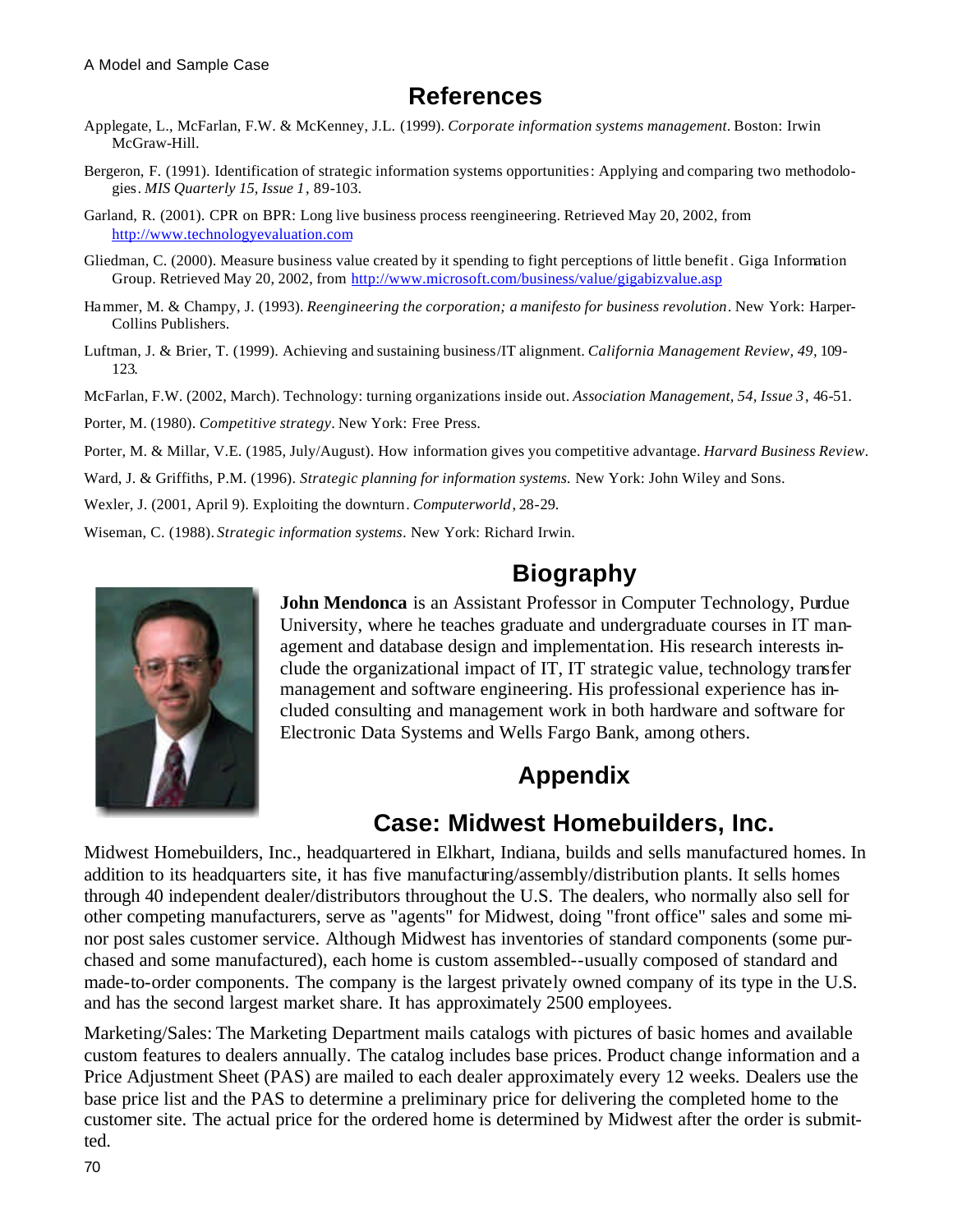Order/Pricing: Dealers sit with customers and fill out the paper order forms, which are then mailed or faxed to Midwest. The Order Department (a sub-department of Customer Service) enters the order into its order control system and verifies that the order is filled out correctly (it requests corrected forms from the agent if needed). It processes 100 to 130 new orders per week.

The Order Department checks the credit history and worthiness of the customer. If everything checks out (5 to 10 work days; 97% of orders have no problem), a printed copy of the order form is sent to the Pricing Department (a sub-department of Finance and Accounting). That department enters the order data into its own system of spreadsheets to determine the specific price for the home and the interest charges for financing. It then returns the order form to the Order Department.

The Order Department fills in the updated information in its system, and then prints a confirmation order form (contract) and mails it to the agent. After the agent gets the customer signature--currently, 90% of the time, though the customer acceptance rate has been slowly dropping--the final contract is mailed to the Order Department. When it is received, the order is given "active" status and a copy of the order is delivered to the Accounting Department for setting up a receivables file. Another copy is sent to the Production Planning Department. It takes 15 to 20 workdays between the time the agent first submits the order and the order is set up for "active" status.

Production Planning: The Production Planning Department examines such factors as where the home is to be delivered, and the labor resources that are available, and assigns one of Midwest's five manufacturing/assembly plants (in Southern Indiana; New Mexico, Alabama, Missouri, and Juarez, Mexico) to fill the order. Planning also acts as project manager for the order, keeping the order "active" until delivery signoff. After the order is entered in the tracking system, a specifications form is generated and faxed to the Planning Department of the assigned plant.

Manufacturing: Each plant is responsible for its own inventory management, and uses its own systems. Because the lead time is small, they all follow a "make to stock" approach for the items that Midwest manufactures--even trying to guess on the best demand-supply balance for customized items. When a supply hits the order-threshold, an order for replacement (internal manufacture or external purchase) is generated. Re-supply orders are batched and mailed to suppliers bi-weekly. All plants deal individually with Midwest's three major suppliers and numerous smaller (some local) ones. Each plant's Planning Department collects the materials, schedules the work, and oversees the order to completion. The average time from when the plant receives the order specifications to when the home is ready for delivery is 75 days.

Delivery and Setup:When the home is complete, the Production Planning Department is notified. Headquarters manually tracks where Midwest's own trucks are and their availability. When available, it dispatches a driver and a truck to pick up the home from the assigned plant and deliver it to the customer site. The selling agent oversees placement of the home at the customer site. If there are problems or questions, the agent may need to deal with any one of the departments described previously.

Customer Service: In addition to managing the order process, the Customer Service department answers inquiries from agents during the order fulfillment process. Questions may be referred to individual plants or the Production Planning Department as needed.

Orders for Replacement Parts:Orders for replacement parts for existing homes have never interested Midwest. Agents don't want to be bothered. Customer Service sees it as a minor annoyance and most often refer customers to original suppliers or tell them that the part is not available. A Purdue MBA student who did a study two years ago concluded that in 90% of the cases these parts were available somewhere in Midwest's inventory, and that buyers were willing to buy parts at a significant markup over cost. The company is just not set up for direct business-to-customer sales.